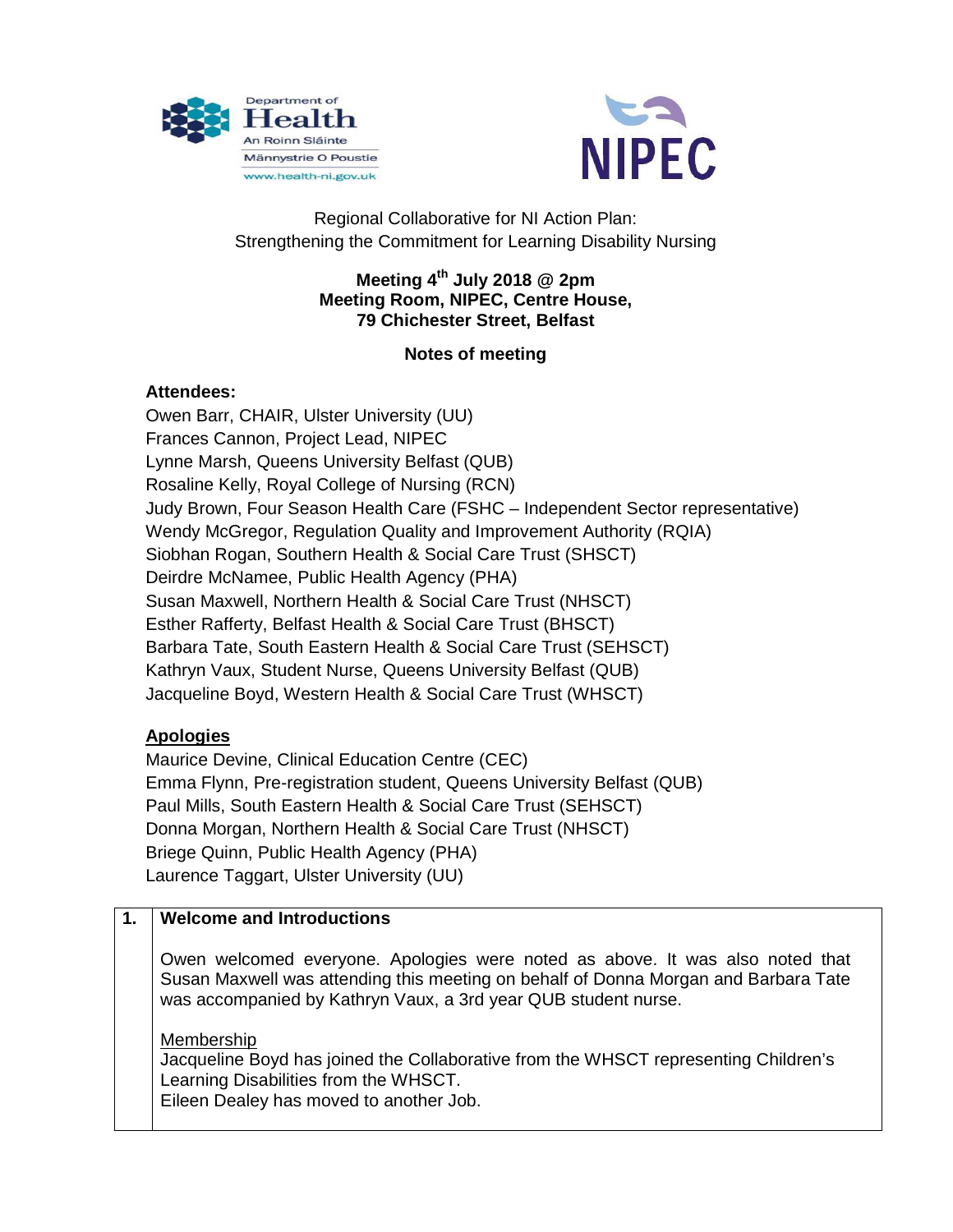|    | <b>Action Point AP1:</b><br>Owen Barr as Chair of the Collaborative to formally write to the Bob Brown<br>EDoN, WHSCT, to seek a new nomination for adult RNLDs.                                                                                                                                                                                                                                                                                                                                                                                            |  |  |  |  |
|----|-------------------------------------------------------------------------------------------------------------------------------------------------------------------------------------------------------------------------------------------------------------------------------------------------------------------------------------------------------------------------------------------------------------------------------------------------------------------------------------------------------------------------------------------------------------|--|--|--|--|
|    | Owen noted that there had been an email from Emma Flynn, the Pre-registration student<br>representative, suggesting we seek a new member from QUB.                                                                                                                                                                                                                                                                                                                                                                                                          |  |  |  |  |
|    | <b>Action Point AP2:</b><br>Lynne Marsh to speak to students and seek a nomination.                                                                                                                                                                                                                                                                                                                                                                                                                                                                         |  |  |  |  |
|    | Owen highlighted that he has been approached by Professor Charlotte McArdle, Chief<br>Nursing Officer (CNO) to consider asking an Executive Director of Nursing (EDoN)<br>representing all the EDoN to co-chair the Collaborative.                                                                                                                                                                                                                                                                                                                          |  |  |  |  |
|    | The Collaborative members were in agreement with this proposal.                                                                                                                                                                                                                                                                                                                                                                                                                                                                                             |  |  |  |  |
|    | <b>Action Point AP3:</b><br>A letter will be sent from Owen as Chair of the Collaborative seeking a<br>nomination.                                                                                                                                                                                                                                                                                                                                                                                                                                          |  |  |  |  |
| 2. | Agree notes of previous meeting                                                                                                                                                                                                                                                                                                                                                                                                                                                                                                                             |  |  |  |  |
|    | Notes of the previous meeting held on the 23 <sup>rd</sup> April 2018 were agreed as an accurate<br>record.                                                                                                                                                                                                                                                                                                                                                                                                                                                 |  |  |  |  |
| 3. | <b>NI Action Plan</b>                                                                                                                                                                                                                                                                                                                                                                                                                                                                                                                                       |  |  |  |  |
|    | <b>Agreed Collaborative Priorities 2016-2017 Updates</b>                                                                                                                                                                                                                                                                                                                                                                                                                                                                                                    |  |  |  |  |
|    | $\blacktriangleright$<br><b>Outcomes Measurement Framework</b><br>Esther updated Collaborative members.<br>There has been one meeting chaired by Donna & Esther with front line staff.<br>They plan to meet on two more occasions and finalise by August and to<br>launch at next Professional Development Forum in October 2018.                                                                                                                                                                                                                           |  |  |  |  |
|    | <b>KPIs</b><br>$\blacktriangleright$<br>Frances updated the Collaborative regarding the feedback responses paper tabled<br>(attached). Owen led a discussion. There are still some KPI responses outstanding.<br>It was agreed these should be submitted.<br>RNLD KPI Data<br>Responses July 18.pd                                                                                                                                                                                                                                                          |  |  |  |  |
|    | There was discussion regarding how we might engage with the Independent Sector,<br>RQIA was suggested as an effective conduit.<br>Owen highlighted there is a KPI celebration event on the 17 <sup>th</sup> October.<br>The Collaborative have been asked to present what they have done to date. It is<br>important this should be a joint presentation i.e. someone from the Collaborative<br>and a representative from front line staff, this person to be agreed closer to the<br>date and when it is clear what and how we are being asked to present. |  |  |  |  |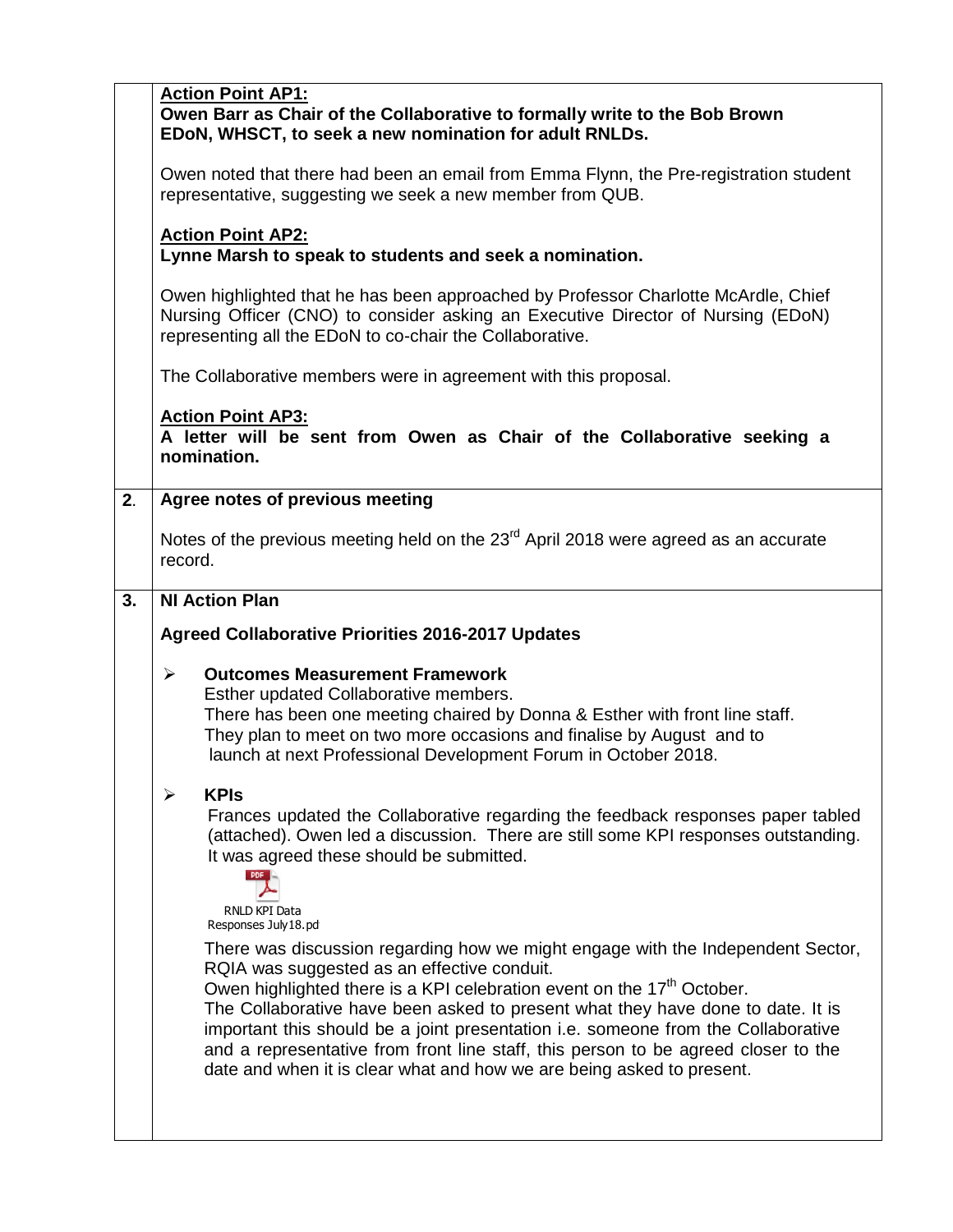|    | <b>Action Point AP4:</b><br>Jacqueline Boyd to submit responses on behalf of the WHSCT and Siobhan<br>Rogan has completed the SHSCT and to send electronically.<br><b>Action Point AP5:</b><br>Wendy McGregor (RQIA) to send Frances contacts for the Independent Sector<br>who it was agreed should be invited to apply the KPI within their respective<br>organisations                                                                                                                                                                                                                                                                                                                                                                                                                                                                                                                                                                                                                                                                                                                                                                                                                                                                                                                                                                                                                                           |  |  |
|----|---------------------------------------------------------------------------------------------------------------------------------------------------------------------------------------------------------------------------------------------------------------------------------------------------------------------------------------------------------------------------------------------------------------------------------------------------------------------------------------------------------------------------------------------------------------------------------------------------------------------------------------------------------------------------------------------------------------------------------------------------------------------------------------------------------------------------------------------------------------------------------------------------------------------------------------------------------------------------------------------------------------------------------------------------------------------------------------------------------------------------------------------------------------------------------------------------------------------------------------------------------------------------------------------------------------------------------------------------------------------------------------------------------------------|--|--|
|    |                                                                                                                                                                                                                                                                                                                                                                                                                                                                                                                                                                                                                                                                                                                                                                                                                                                                                                                                                                                                                                                                                                                                                                                                                                                                                                                                                                                                                     |  |  |
|    | <b>NIPEC/RCN Professional Development Learning Disability</b><br>$\blacktriangleright$<br><b>Nursing Forum</b><br>Rosaline Kelly updated the Collaborative on the last meeting held on the 19 <sup>th</sup> June<br>2018 in Magee Campus, Ulster University. There was a fabulous attendance, 72<br>participants from across N Ireland - including pre-registration learning disabilities<br>nursing students, an EDoN and the CNO.<br>The event was used to officially launch of the Career Pathway for RNLDs by Professor<br>Charlotte McArdle. http://www.nipec.hscni.net/resource-section/<br>Also included an update on the work of the Collaborative, the KPI, Outcomes<br>Measurement, Collaborative Annual Report, Collaborative Priorities for 2018-2019<br>and an update from the RNLD RCN Nurses Network.<br>The next RNLD Forum is on the 17th October where we intended to officially<br>launch the Outcomes Measurement Framework and associated implementation<br>plan. It was also agreed that the Outcomes Measurement Framework would be<br>launched in an interactive session.<br><b>Action Point AP6:</b><br>The next RNLD Forum meeting should be around the SEHSCT area.<br><b>Action Point AP7:</b><br>Frances to distributed RNLD Career Pathway flyer and explained use of the QR Code.<br><b>Action Point AP8:</b><br>The next Collaborative Communique should be published in July 2018. |  |  |
| 4. | <b>Priorities NI Collaborative 2018-2019</b>                                                                                                                                                                                                                                                                                                                                                                                                                                                                                                                                                                                                                                                                                                                                                                                                                                                                                                                                                                                                                                                                                                                                                                                                                                                                                                                                                                        |  |  |
|    | Owen reported that he and Frances had a meeting with CNO who agreed the priorities<br>identified by the Collaborative (see attached).<br>PDF<br>Version 2 Priorities<br>NI Action Plan 2018-2                                                                                                                                                                                                                                                                                                                                                                                                                                                                                                                                                                                                                                                                                                                                                                                                                                                                                                                                                                                                                                                                                                                                                                                                                       |  |  |
|    | However, Professor McArdle advised there may be some small amendments to the<br>priorities in-year to address or "pick -up" on the recommendations from the review<br>undertaken by Mary Hinds. The CNO is hopeful she can share this (the report) with us in<br>the near future – fundamentally about the establishment of an Assurance Framework to<br>provide professional assurances to the EDoN in key performance areas and enhance<br>links particularly for RNLDs and MHNs with the core nursing team. It is anticipated that                                                                                                                                                                                                                                                                                                                                                                                                                                                                                                                                                                                                                                                                                                                                                                                                                                                                               |  |  |

the Collaborative will contribute to the development and population of the Assurance

Framework.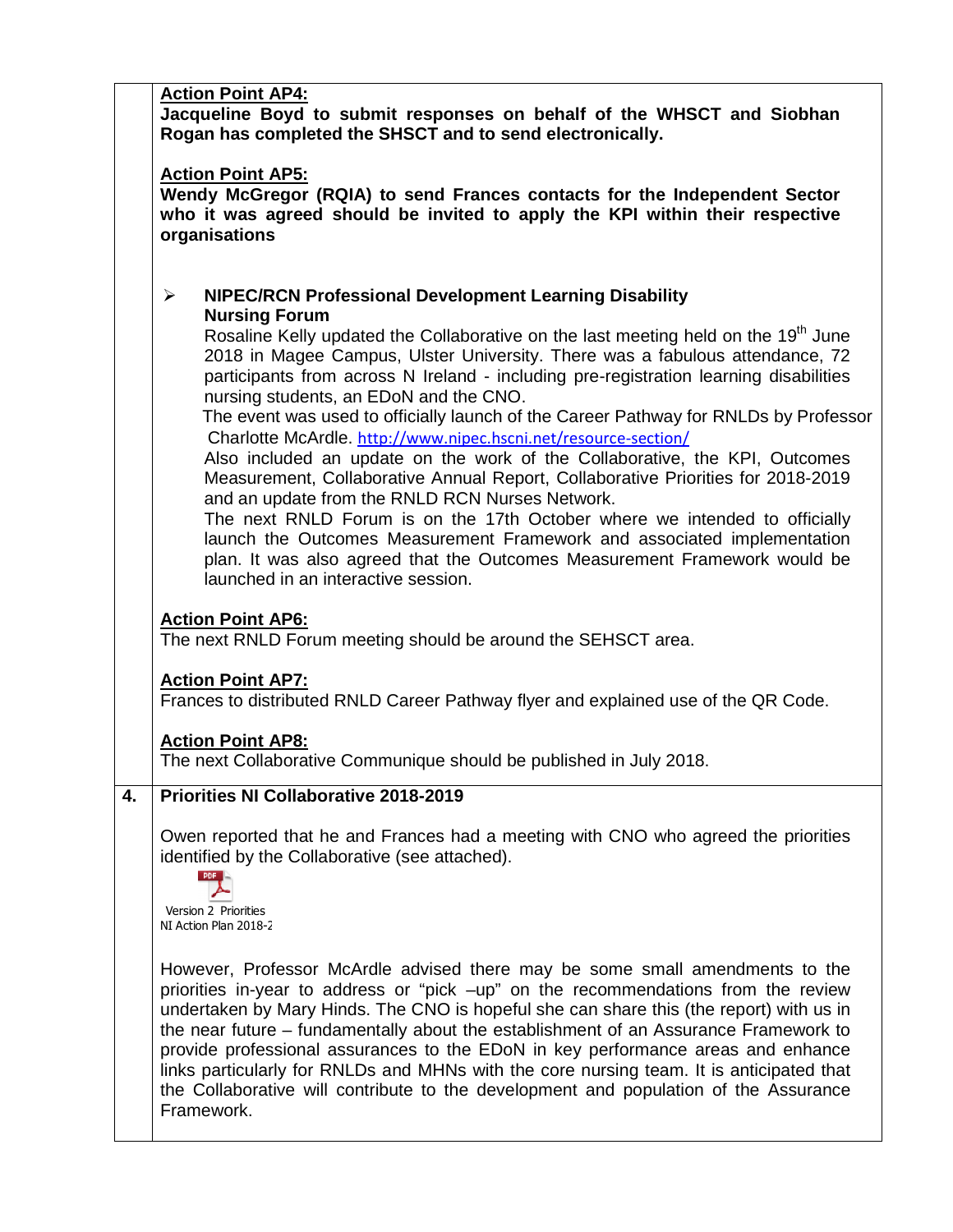|    | <b>Professional Senate</b><br>In principle CNO is happy that a member of the NI Collaborative attends the Learning<br>Disabilities Professional Senate as a NI representative, however, the office of the CNO<br>would not be in a position to fund this. Owen led a discussion as to how we address and<br>suggested rotation across organisations.<br><b>Action Point AP9:</b><br>Frances Cannon to recirculate the Professional Senate paper.<br><b>Action Point AP10:</b>                                                                                                     |  |  |  |
|----|-----------------------------------------------------------------------------------------------------------------------------------------------------------------------------------------------------------------------------------------------------------------------------------------------------------------------------------------------------------------------------------------------------------------------------------------------------------------------------------------------------------------------------------------------------------------------------------|--|--|--|
|    | Collaborative members to discuss within their respective organisations to gauge if<br>attendance would be supported locally.                                                                                                                                                                                                                                                                                                                                                                                                                                                      |  |  |  |
| 5. | <b>UK Steering Group</b>                                                                                                                                                                                                                                                                                                                                                                                                                                                                                                                                                          |  |  |  |
|    | <b>Update from UK Steering Group</b><br>Maurice was unable to attend - await feedback at the next meeting.                                                                                                                                                                                                                                                                                                                                                                                                                                                                        |  |  |  |
| 6. | <b>Feedback from LIDNAN</b>                                                                                                                                                                                                                                                                                                                                                                                                                                                                                                                                                       |  |  |  |
|    | Lynne Marsh provided update from the last LIDNAN meeting in June. Lynne advised that<br>the number of pre-registration learning disability places has reduced in England.                                                                                                                                                                                                                                                                                                                                                                                                         |  |  |  |
| 7. | <b>AOB</b>                                                                                                                                                                                                                                                                                                                                                                                                                                                                                                                                                                        |  |  |  |
|    | <b>Recording Care</b>                                                                                                                                                                                                                                                                                                                                                                                                                                                                                                                                                             |  |  |  |
|    | Angela Reed, Senior Professional Officer, NIPEC, provided a broad overview of the work<br>being progressed in relation to the Recording Care Project - and an update on the Learning<br>Disabilities Nursing Assessment Document for use across all settings including the<br>Independent Sector. Angela highlighted how the work to develop the RNLD Nursing<br>Assessment Document originated. The document was released/launched in March by the<br>Recording Care Steering Group with the expectation that each organisation would use all<br>the elements of the assessment. |  |  |  |
|    | It was apparent that some of the RNLD professional leads were not aware that the<br>document was launched – and therefore had not instigated its use locally.                                                                                                                                                                                                                                                                                                                                                                                                                     |  |  |  |
|    | <b>Action Point AP11:</b><br>It was agreed that some work needs to be done to raise awareness of the document<br>and ensure "buy in" from colleagues in the system. Angela will raise at the next<br><b>Recording Steering Group.</b>                                                                                                                                                                                                                                                                                                                                             |  |  |  |
|    | <b>Action Point AP12:</b><br>Angela asked if colleagues would check with their representatives on the Learning<br>Disabilities Recording Care Group to find out if this (the version tabled at the<br>meeting) is the final version. Feedback should be sent to Frances by the 1 <sup>st</sup><br>September 2018.                                                                                                                                                                                                                                                                 |  |  |  |
|    | <b>Action Point AP13:</b><br>Recording Care should be included as an agenda item at the next Collaborative<br>meeting                                                                                                                                                                                                                                                                                                                                                                                                                                                             |  |  |  |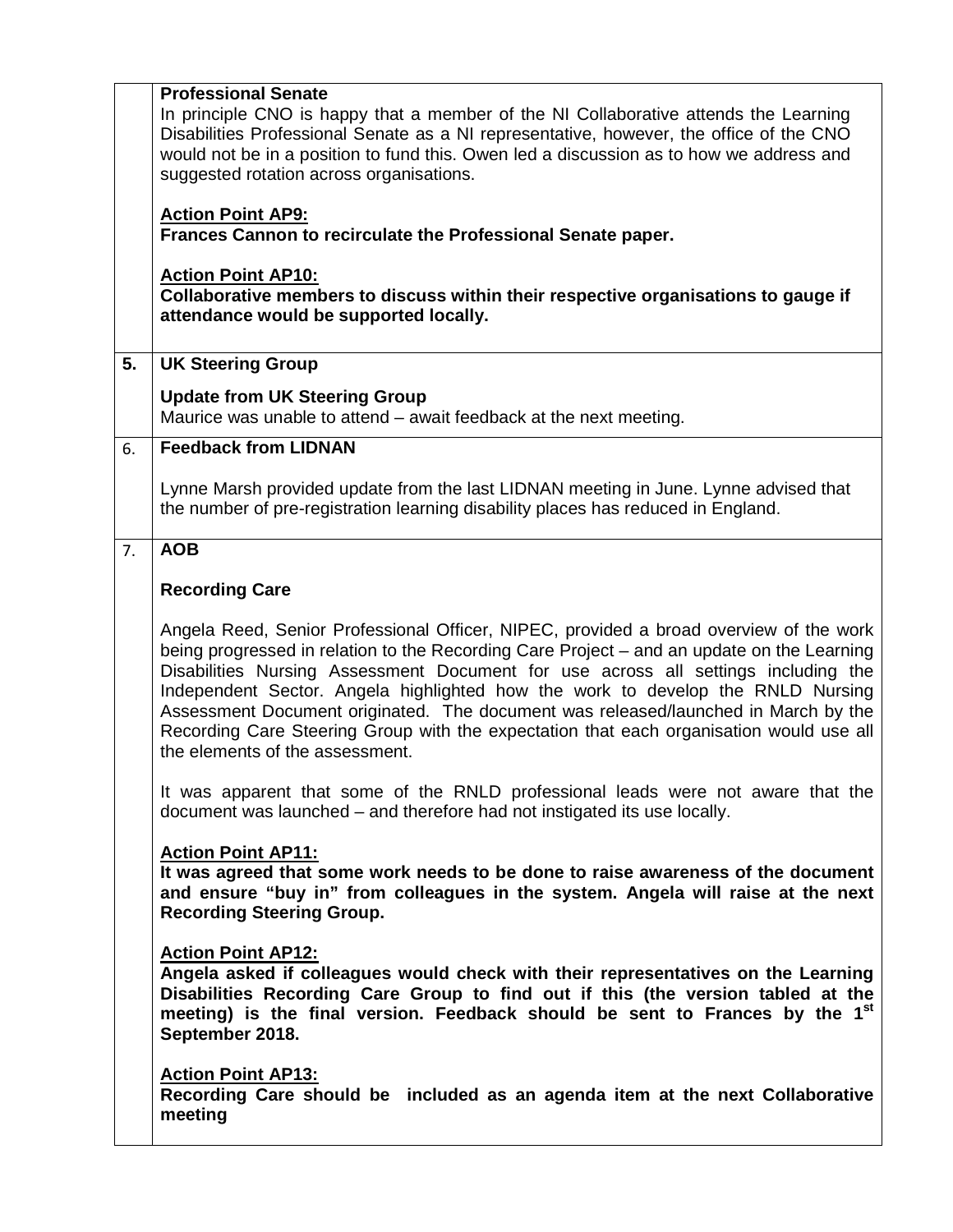## **Positive Behaviour Support**

At a recent "Two Day follow up" 12 of the original 19 participants attended and are now recognised Trainers. There was a suggestion that travel distance may have contributed to some individuals not attending. There was discussion at the meeting about the possibility of using ECHO to facilitate and enhance people who may experience challenges relating to Travel to such events.

**RCN Learning Disability National Forum and a range of other RCN Forums** – call out for members. Application close on the 31<sup>st</sup> July 2018

## **Action Point AP14:**

**Rosaline to send link for dissemination to Collaborative members.** 

## **Evaluation of RCN Leadership Programme**

Frances to advise the group that Rita would meet with students in first instance.

## **RCN Nurse of the Year Awards ceremony 2018**

**Student Award - ANDREW TURNER** a 3<sup>rd</sup> year student at Queens – Learning Disability Programme won the over student award. Commended for his involvement in a community resettlement programme, working with service users to develop their own social stories that were individualised and unique in conception which evidenced of the close bond that Andrew is able to form with service users, carers and families.

**Learning Disability Award** - **JILLIAN SCOTT** a Health facilitator in the NHSCT received the runner up in this category. Jillian is the only registered nurse, learning disability in the north of Ireland to hold a specialist diabetes nursing qualification.

**Joanne McConnell** - Deputy Sister Emergency Department SET won for her outstanding work on behalf of people with autism who attend the emergency department, recognising just how traumatic an experience that can be. Joanne focused on improving the patient journey, Joanne co-produced and co-designed service improvement to provide an emergency department passport that enables those attending to things like distress triggers.

## **Evaluation of the impact of the health passport**

Owen reported that Niamh Walsh has successfully secured a place to take forward the PhD opportunity regarding – Evaluation of the impact of the health passport.

**Revision to 'GAIN Guidelines on caring for people with learning disability in general hospitals.** Owen reported that these were revised and finalised in their content in March 2018. The document is now with RQIA and going through an internal approval process. It is anticipated these documents will be launched in late summer / autumn 2018.

Owen also mentioned a recent coroner's case in relation to the death of David lee John Clark, in Belfast. He was a child with learning disability and members were encouraged to look up the news reports on this coroner's report at : http://www.bbc.co.uk/news/uknorthern-ireland-44598982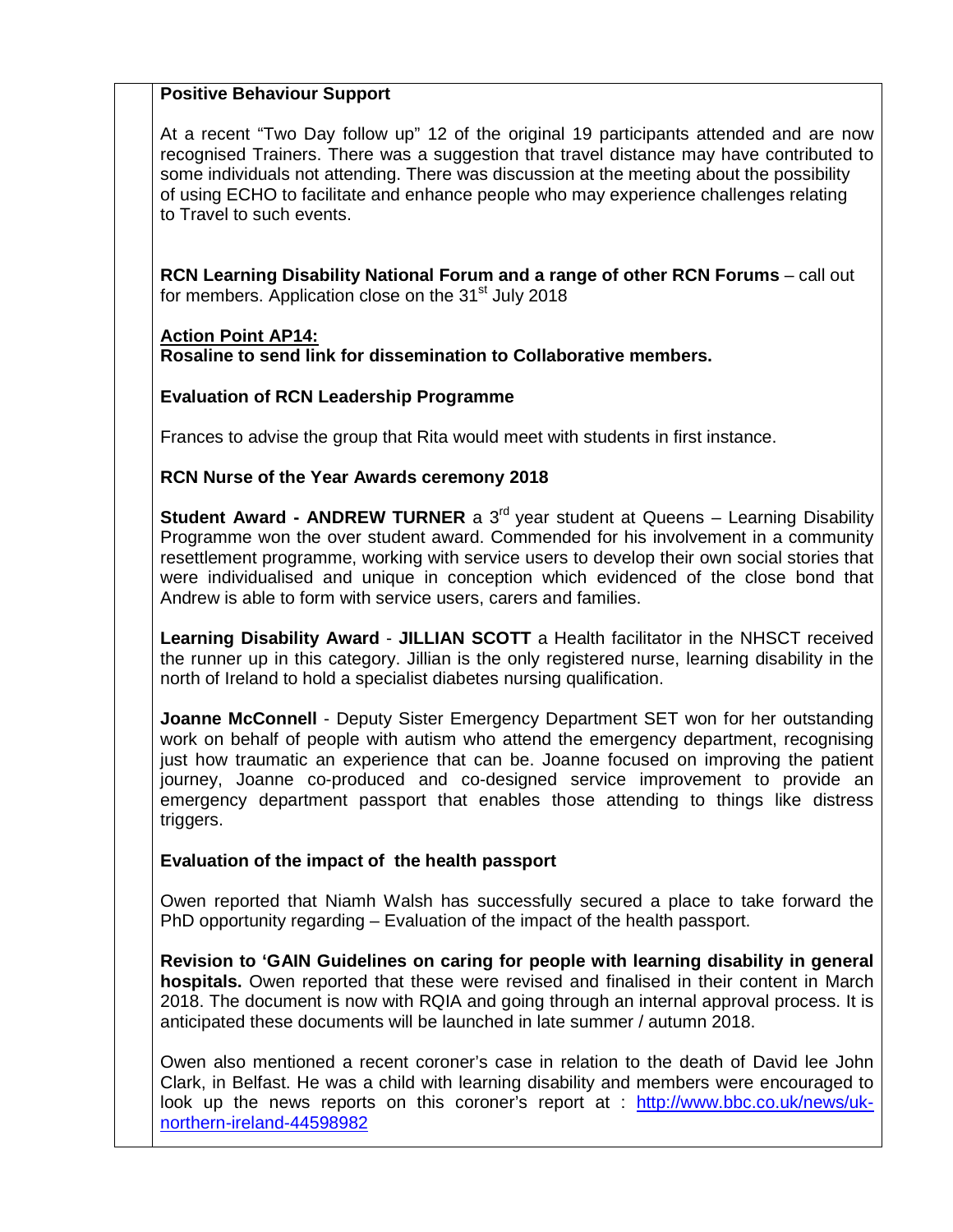# **8. Dates and times next meetings**

*Tuesday 2nd October 2018 @ 2.00pm - Meeting Room, NIPEC, Centre House, 79 Chichester Street, Belfast.* 

*Thursday 17th January 2019 @ 2.00pm - Meeting Room, NIPEC, Centre House, 79 Chichester Street, Belfast*.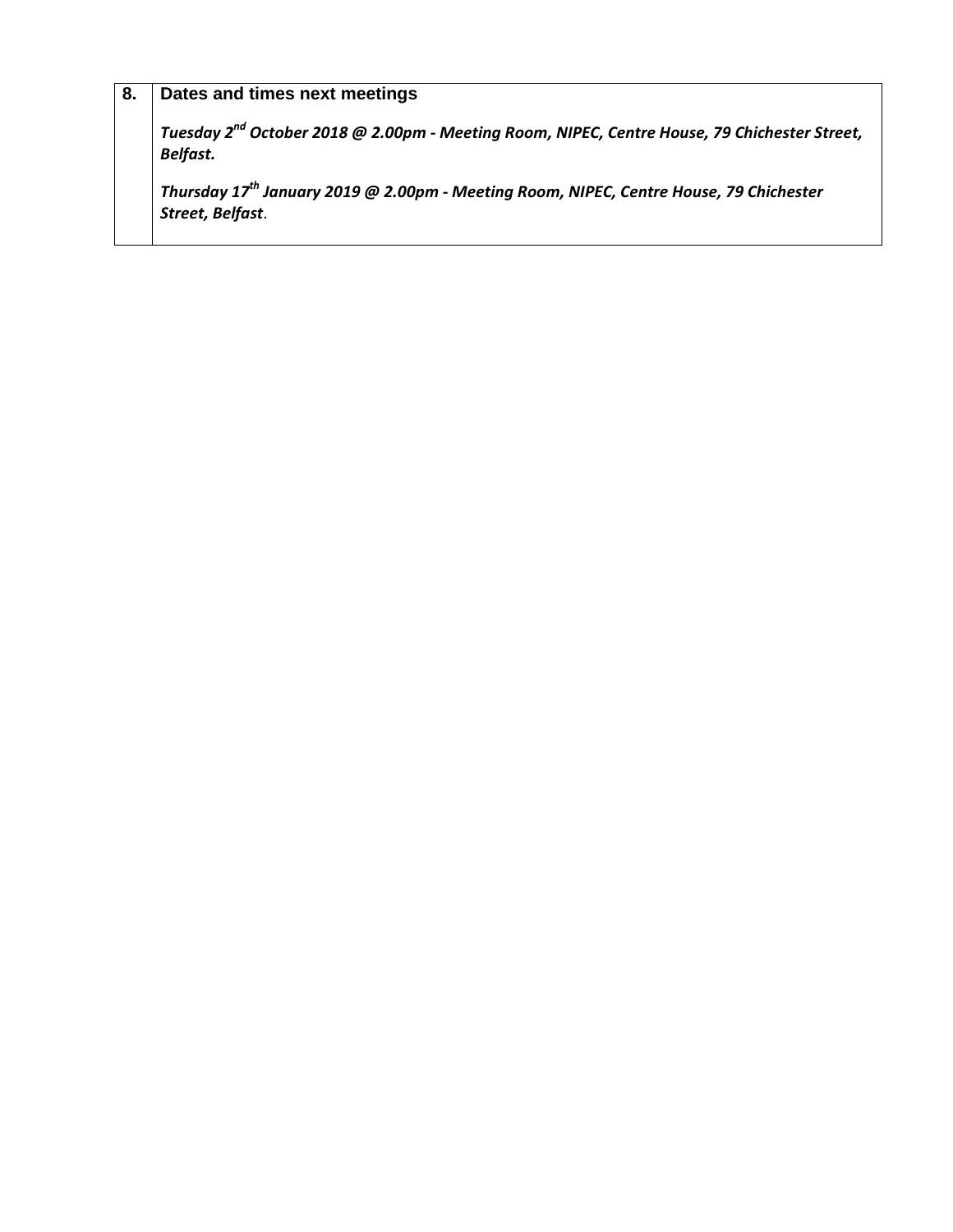|                 | <b>Details of Action</b>                                                                                                                                                                                                                                                                | <b>Actioned Completed</b> |
|-----------------|-----------------------------------------------------------------------------------------------------------------------------------------------------------------------------------------------------------------------------------------------------------------------------------------|---------------------------|
| AP <sub>1</sub> | Owen Barr as Chair of the Collaborative to formally<br>write to the Bob Brown, EDoN, WHSCT, to seek a new<br>nomination for adult RNLDs.                                                                                                                                                | <b>Closed</b>             |
| AP <sub>2</sub> | Lynne Marsh to speak to students and seek a<br>nomination                                                                                                                                                                                                                               |                           |
| AP3             | A letter will be sent from the Chief Executive of<br>NIPEC seeking a nomination of EDoN to Co-Chair<br>the Collaborative.                                                                                                                                                               | <b>Closed</b>             |
| AP4             | Jacqueline Boyd to submit responses on behalf of<br>the WHSCT and Siobhan Rogan has completed the<br>SHSCT and to send electronically.                                                                                                                                                  | <b>Closed</b>             |
| AP <sub>5</sub> | Wendy McGregor (RQIA) to send Frances contacts<br>for the Independent Sector who it was agreed<br>should be invited to apply the KPI within their<br>respective organisations                                                                                                           | <b>Closed</b>             |
| AP <sub>6</sub> | The next RNLD Forum meeting should be around<br>the SEHSCT area.                                                                                                                                                                                                                        | Open                      |
| AP7             | Frances to distributed RNLD Career Pathway flyer<br>and explained use of the QR Code.                                                                                                                                                                                                   | <b>Closed</b>             |
| AP8             | The next Collaborative Communique should be<br>published in July 2018                                                                                                                                                                                                                   | <b>Closed</b>             |
| AP <sub>9</sub> | Frances Cannon to recirculate the Professional<br>Senate paper                                                                                                                                                                                                                          | <b>Closed</b>             |
| <b>AP10</b>     | Collaborative members to discuss within their<br>respective organisations to gauge if attendance<br>would be supported locally.                                                                                                                                                         |                           |
| <b>AP11</b>     | Recording Care: It was agreed that some work needs<br>to be done to raise awareness of the document and<br>ensure "buy in" from colleagues in the system. Angela<br>will raise at the next Recording Steering Group.                                                                    |                           |
| <b>AP12</b>     | Angela asked if colleagues would check with their<br>representatives on the Learning Disabilities Recording<br>Care Group to find out if this (the version tabled at the<br>meeting) is the final version. Feedback should be sent<br>to Frances by the 1 <sup>st</sup> September 2018. |                           |
| <b>AP13</b>     | Recording Care should be included as an agenda item<br>at the next Collaborative meeting                                                                                                                                                                                                | <b>Closed</b>             |